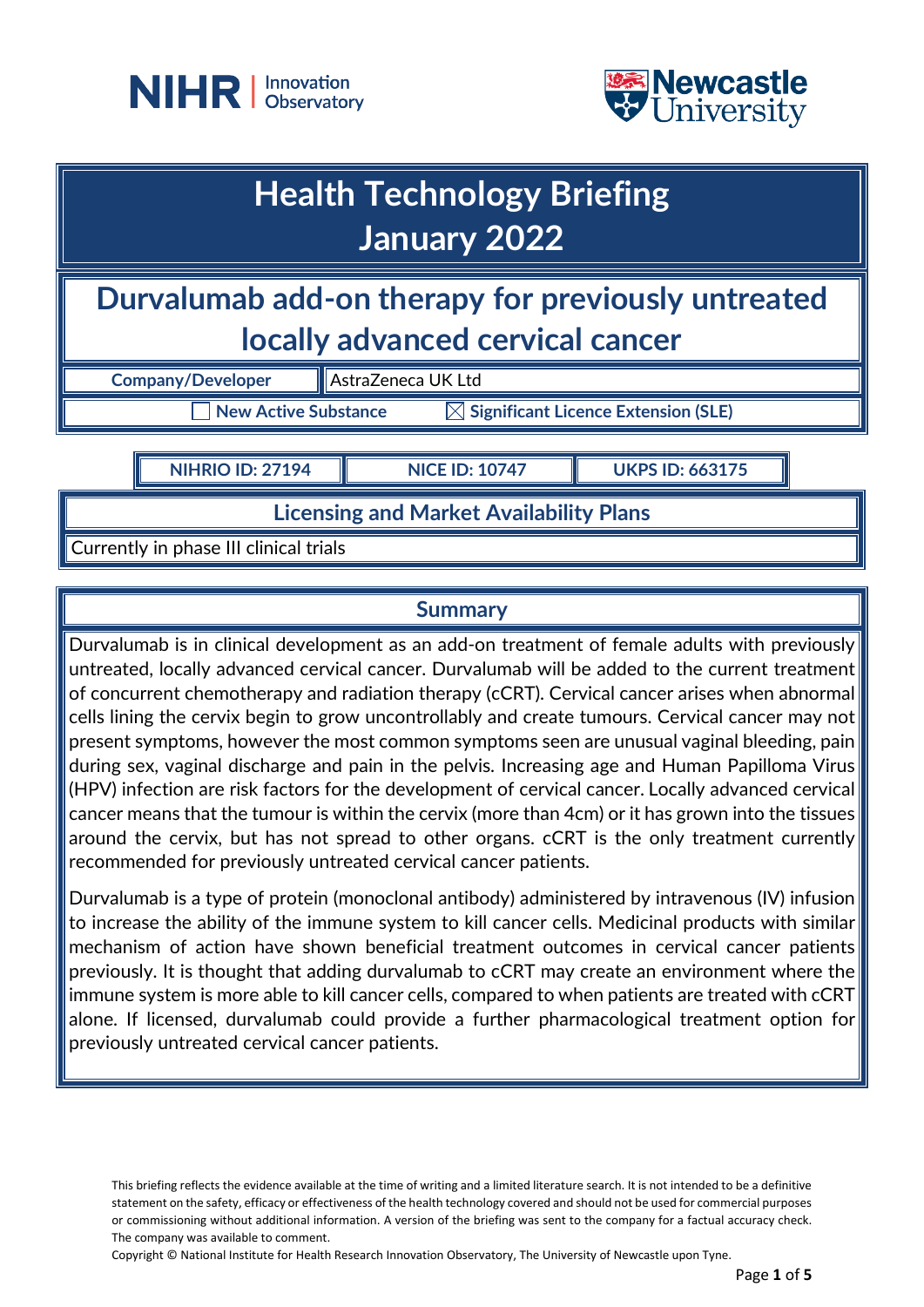



## **Proposed Indication**

Add-on, first line treatment of female adults with locally advanced cervical cancer<sup>1</sup>

L

# **Technology**

**Description** 

Durvalumab (Imfinzi, MEDI4736) is a human immunoglobulin G1 kappa (IgG1κ) monoclonal antibody that selectively blocks the interaction of programmed cell death ligand-1 (PD-L1) and CD80. Expression of PD-L1 protein is an adaptive immune response that helps tumours evade detection by the immune system. Selective blockade of PD-L1/PD-1 and PD-L1/CD80 interactions enhances antitumour immune responses and increases T-cell activation.2

Durvalumab is currently in phase III clinical development for the add-on, first line treatment of female adults with locally advanced, metastatic cervical cancer.<sup>1,a</sup> In the phase III clinical trial (CALLA, NCT03830866), patients were administered durvalumab 1500mg via intravenous (IV) infusion in addition to concurrent chemotherapy and radiation therapy (cCRT) followed by durvalumab monotherapy every 4 weeks for up to 24 months. $^{\rm 1,3}$ 

#### Key Innovation

Immunotherapy with anti-PD-L1 interventions has shown activity in the second line treatment of advanced cervical cancer. It is thought that the addition of immunotherapy to the first line standard of care cCRT may produce an environment which is more immunogenic. This may lead to initiation of DNA breaks, cell death phagocytosis and antigen presentation and may therefore improve anti-tumour surveillance by the immune system and enhance anti-tumour activity.<sup>4</sup> If approved, durvalumab would provide a novel treatment approach for first line cervical cancer patients.

Regulatory & Development Status

Durvalumab has a Marketing Authorisation in the UK for the monotherapy treatment of locally advanced, unresectable NSCLC in adults whose tumours express PD-L1 on ≥1% of tumour cells and whose disease has not progressed following platinum-based chemoradiation therapy. It is also approved in combination with etoposide and either carboplatin or cisplatin for the first-line treatment of adults with extensive-stage small cell lung cancer (ES-SCLC).<sup>2</sup>

Durvalumab as a monotherapy and in addition to various other medicinal products is being developed for numerous indications including bladder, lung and renal cancers in phase II and phase III clinical trials.<sup>5</sup>

# **Patient Group**

#### Disease Area and Clinical Need

Cervical cancer arises when abnormal cells in the lining of the cervix begin to grow in an uncontrolled way and tumours are created.<sup>6</sup> Cervical cancers can be split in to two main forms, according to the type of cell that has become cancerous: squamous cell carcinomas (the most common form) and adenocarcinomas.<sup>7</sup> Cervical cancer can often not present symptoms. The most common symptoms which may present include unusual vaginal bleeding, pain or discomfort during sex, vaginal discharge and pelvic pain.<sup>8</sup> Increasing age, HPV infection, smoking, contraceptive pill use and a family history of cervical cancer are risk factors for cervical cancer.<sup>9</sup>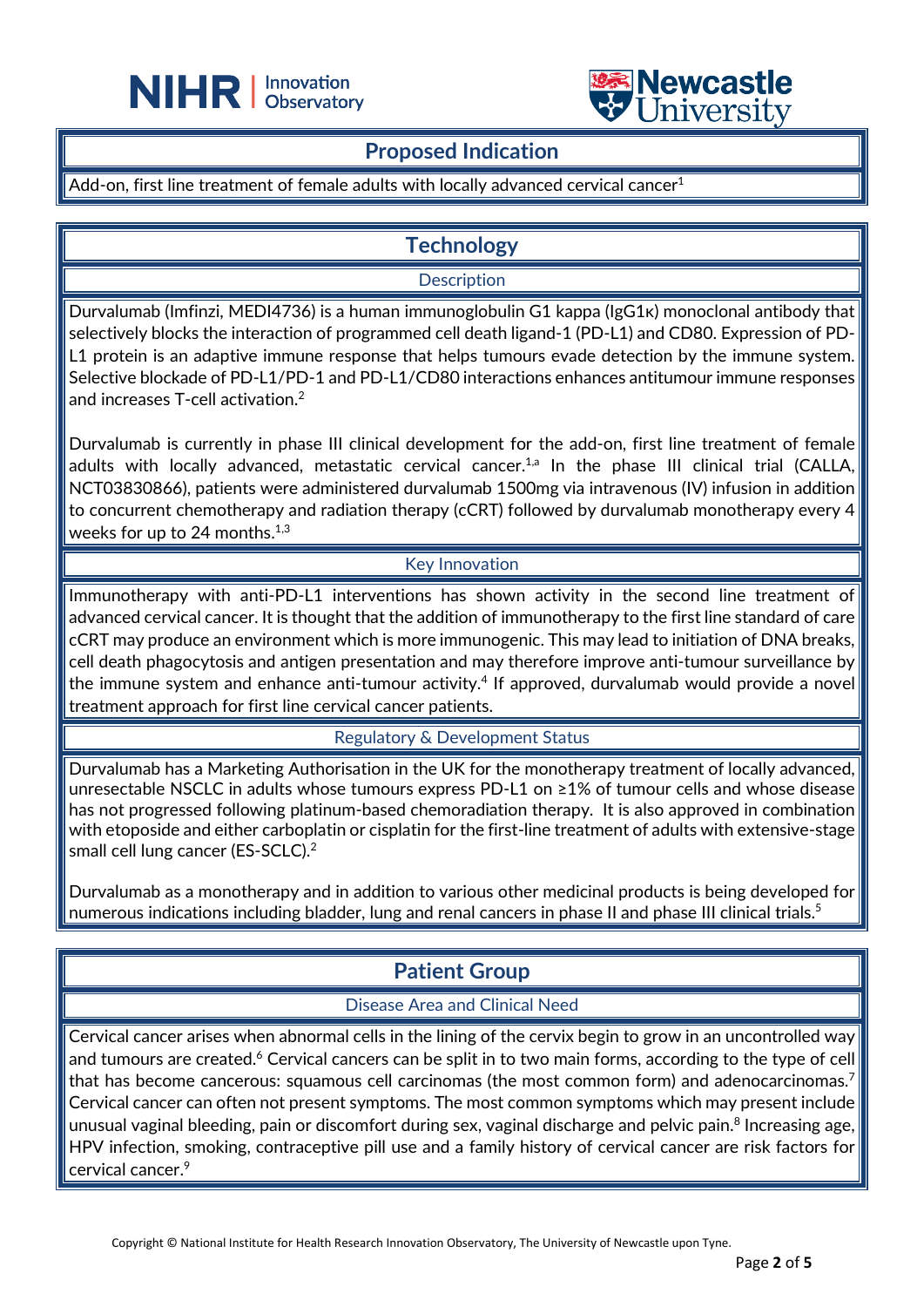



In 2016-18, there were an average of 3,197 cases of cervical cancer each year in the UK.<sup>10</sup> In 2017 in England, the age-standardised incidence rates for cervical cancer was 9.4 per 100,000 and there were 674 reported deaths from cervical cancer.<sup>11</sup> In England in 2020-21 there were 7,586 hospital admissions and 8,091 finished consultant episodes (FCEs) for malignant neoplasm of cervix uteri (ICD-10 code C53) which resulted in 4,719 day cases and 11,296 FCE bed days. $^{12}$  The 1-year and 5-year age-standardised survival rates for cervical cancer patients (all stages) diagnosed between 2013 and 2017, followed up to 2018, in England were  $81.1\%$  and 61.4% respectively. $^{13}$ 

L

Recommended Treatment Options

The only treatment recommended by NICE for locally advanced (Stage IIB-IVA), previously untreated cervical cancer is concurrent chemotherapy and radiation therapy (cCRT). $^\mathrm{14}$ 

| <b>Clinical Trial Information</b> |                                                                                                                                                                                                                                                                                                                                                                                                                                                                     |
|-----------------------------------|---------------------------------------------------------------------------------------------------------------------------------------------------------------------------------------------------------------------------------------------------------------------------------------------------------------------------------------------------------------------------------------------------------------------------------------------------------------------|
| <b>Trial</b>                      | CALLA, NCT03830866, 2018-002872-42; A Phase III, Randomized, Multi-<br>Center, Double-Blind, Global Study to Determine the Efficacy and Safety of<br>Durvalumab in Combination With and Following Chemoradiotherapy Compared<br>to Chemoradiotherapy Alone for Treatment in Women With Locally Advanced<br><b>Cervical Cancer</b><br><b>Phase III - Active, not recruiting</b><br>Locations: 2 EU, USA and other countries<br>Primary completion date: October 2022 |
| <b>Trial Design</b>               | Randomized, parallel assignment, quadruple masking                                                                                                                                                                                                                                                                                                                                                                                                                  |
| Population                        | N=770; female adults aged 18 years and older with cervical adenocarcionoma or<br>squamous carcinoma; FIGO stages IB2 to IIB node positive or IIA-IVA any node;<br>no prior chemotherapy or radiotherapy for cervical cancer                                                                                                                                                                                                                                         |
| Intervention(s)                   | Durvalumab (IV) + cCRT - participants received durvalumab via IV infusion at an<br>unspecified dose in addition to cCRT followed by durvalumab monotherapy for<br>up to 24 months                                                                                                                                                                                                                                                                                   |
| Comparator(s)                     | Placebo (IV) + cCRT - participants received IV placebo in addition to cCRT an<br>unspecified dose and schedule                                                                                                                                                                                                                                                                                                                                                      |
| Outcome(s)                        | <b>Primary outcome measures:</b><br>The efficacy of durvalumab + standard of care cCRT compared to placebo + soc<br>cCRT in terms of progression-free survival (PFS) [Time frame: Estimated to be<br>from the time of randomization up to 4.5 years]<br>See trial record for a full list of other outcomes                                                                                                                                                          |
| Results (efficacy)                |                                                                                                                                                                                                                                                                                                                                                                                                                                                                     |
| Results (safety)                  |                                                                                                                                                                                                                                                                                                                                                                                                                                                                     |

**Estimated Cost**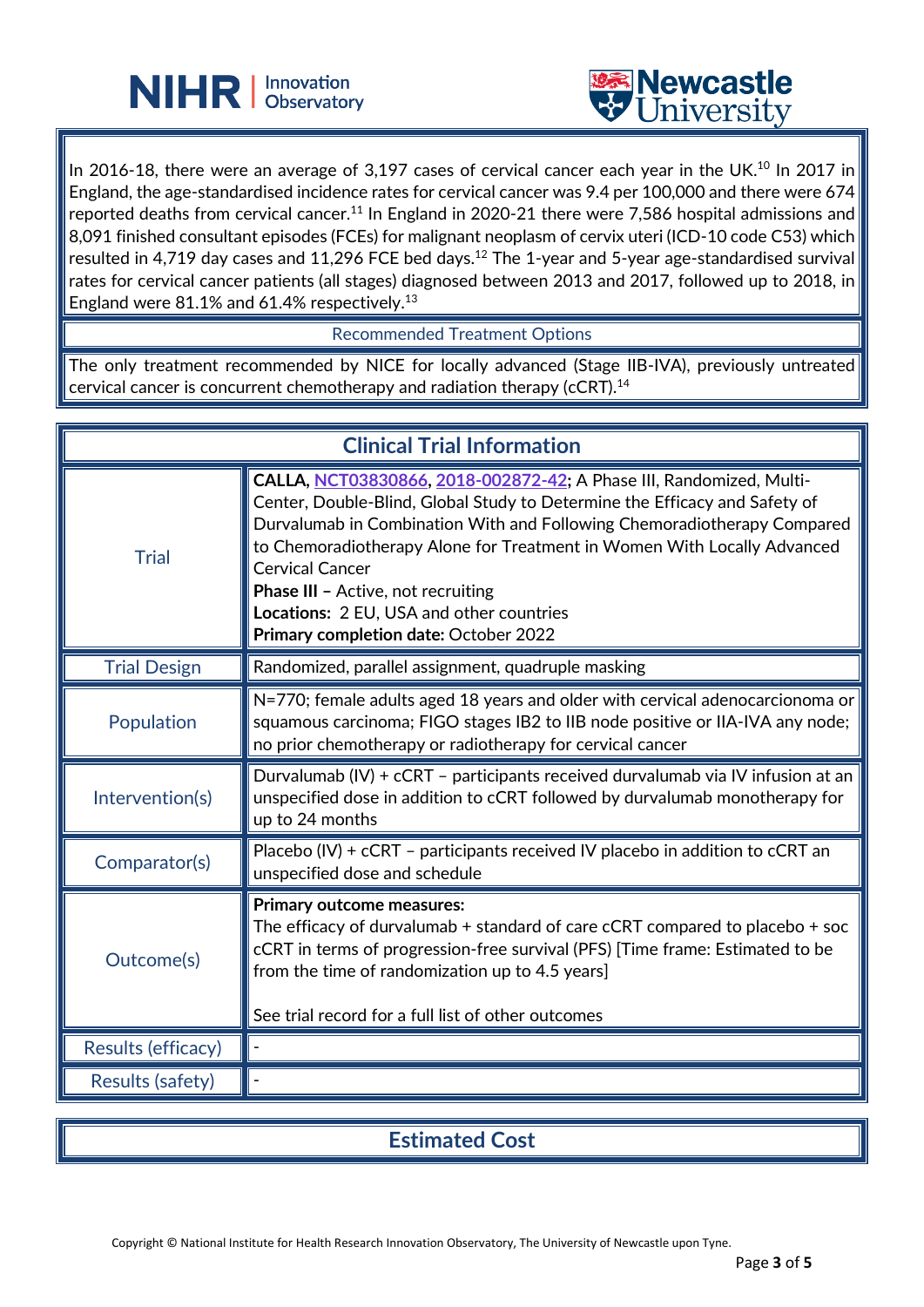



Durvalumab is already marketed in the UK for various indications; a 120mg/2.4ml concentrate for solution for infusion vial costs £592.00 and a 500mg/10ml concentrate for solution for infusion vial costs £2466.00.15

L

## **Relevant Guidance**

#### NICE Guidance

- NICE technology appraisal. Topotecan for the treatment of recurrent and stage IVB cervical cancer (TA183). October 2009.
- NICE interventional procedure guidance. High dose rate brachytherapy for carcinoma of the cervix (IPG160). March 2006.

NHS England (Policy/Commissioning) Guidance

- NHS England. 2013/14 NHS Standard Contract For Complex Gynaecology Specialist Gynaecological Cancers. E10/S/f.
- NHS England. 2013/14 NHS Standard Contract for Cancer: Chemotherapy (Adult). B15/S/a.
- NHS England. 2013/14 NHS Standard Contract for Cancer: Radiotherapy (All Ages). B01/S/a.

#### Other Guidance

- National Institute for Health and Care Excellence. CKS: Cervical cancer and HPV. 2021.<sup>14</sup>
- Reed N, Balega J, Barwick T, Buckley L, Burton K et al. British Gynaecological Cancer Society (BGCS) Cervical Cancer Guidelines: Recommendations for Practice. 2020.16

# **Additional Information**

# **References**

- 1 Clinicaltrials.gov. *Study of Durvalumab With Chemoradiotherapy for Women With Locally Advanced Cervical Cancer (CALLA) (CALLA)*. *Trial ID: NCT03830866*. 2019. Status: Active, not recruiting. Available from:<https://clinicaltrials.gov/ct2/show/NCT03830866> [Accessed 15 December 2021].
- 2 Electronic Medicines Compendium (emc). *Imfinzi 50 mg/mL concentrate for solution for infusion.* 2021. Available from[: https://www.medicines.org.uk/emc/product/9495](https://www.medicines.org.uk/emc/product/9495) [Accessed 10 December 2021].
- 3 Monk BJ, Mayadev J, Nunes AT, Dabrowska Brown A, Marcovitz M, Lanasa MC. CALLA: Efficacy and safety of durvalumab with and following concurrent chemoradiotherapy (CCRT) versus CCRT alone in women with locally advanced cervical cancer: A phase III, randomized, double-blind, multicenter study. *Journal of Clinical Oncology*. 2019 2019/05/20;37(15\_suppl):TPS5597-TPS. Available from: [https://doi.org/10.1200/JCO.2019.37.15\\_suppl.TPS5597.](https://doi.org/10.1200/JCO.2019.37.15_suppl.TPS5597)
- 4 Mayadev J, Nunes AT, Li M, Marcovitz M, Lanasa MC, Monk BJ. CALLA: Efficacy and safety of concurrent and adjuvant durvalumab with chemoradiotherapy versus chemoradiotherapy alone in women with locally advanced cervical cancer: a phase III, randomized, double-blind, multicenter study. *International journal of gynecological cancer : official journal of the*